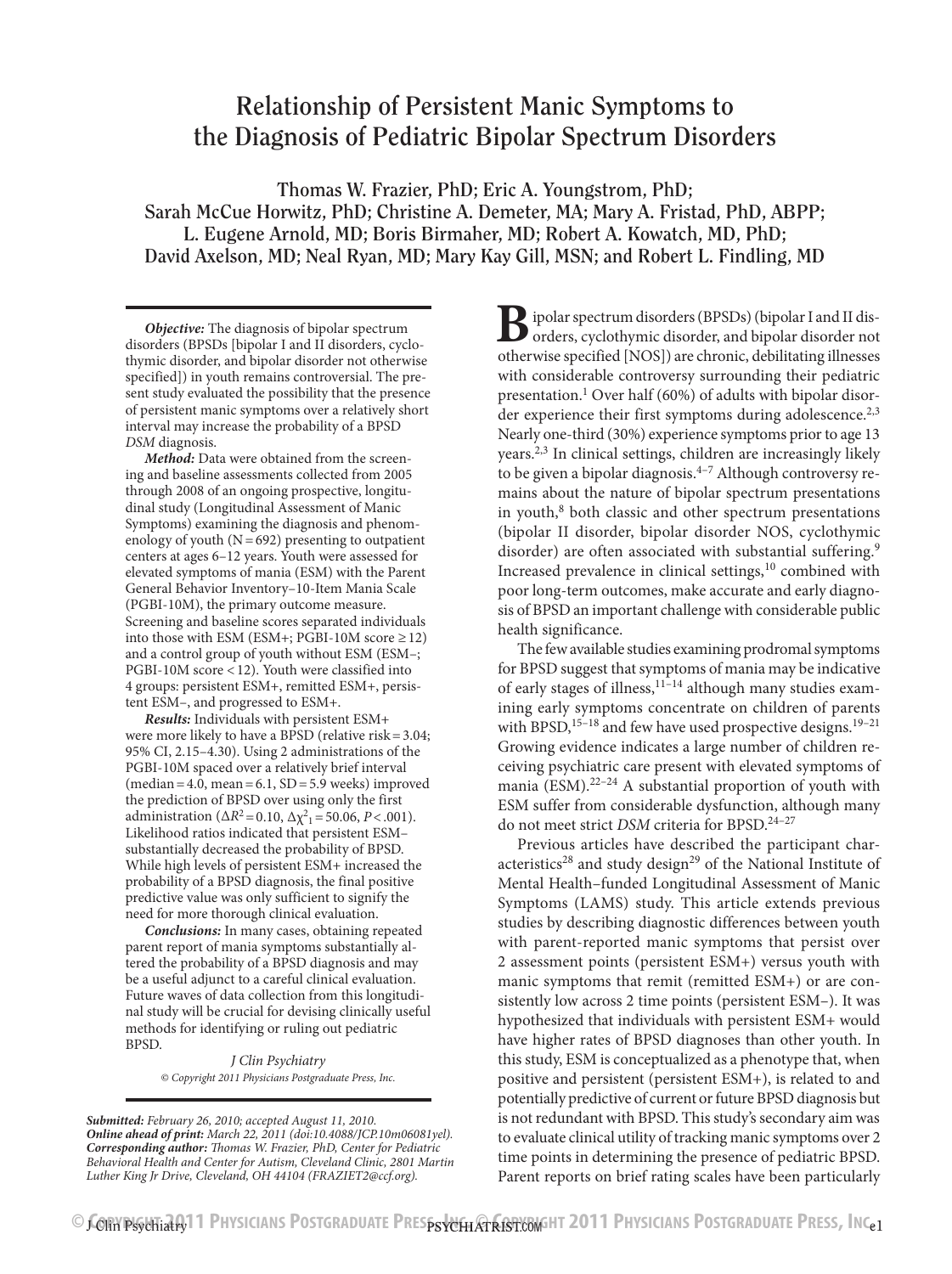powerful at reducing the tendency to overdiagnose bipolar disorder.<sup>10,30</sup> We expected that including information from 2 assessment time points would further increase the accuracy of predicting BPSD.

## **METHOD**

## **Participants**

The LAMS study was designed to examine the relationships between ESM and *DSM* diagnoses in a cohort of 6- to 12-year-old children recruited from 10 outpatient mental health clinics associated with 4 universities in Ohio and western Pennsylvania. This report includes data collected from 2005 through 2008 during the screening and baseline assessments from the longitudinal portion of the LAMS study for 692 enrolled children.<sup>28,29</sup>

Parents/guardians of youth completed the Parent General Behavior Inventory–10-Item Mania Scale (PGBI-10M)<sup>31</sup> to screen for ESM. The PGBI-10M is a 10-item parent report instrument that collects hypomanic, manic, and biphasic mood symptoms and discriminates BPSD from other diagnoses.<sup>31</sup> Items are scored from 0 (never or hardly ever) to 3 (very often or almost constantly). All participants whose parent/guardian scored the PGBI-10M at or above 12 (ESM+; n=1,124 of 2,622 screened) were invited to participate in the longitudinal phase of the LAMS study. Scores of 12 or higher were used to identify a cohort enriched for BPSD but that would likely include substantial proportions of children with other non-BPSD psychiatric difficulties. In addition, a matched group of children (age, sex, race/ethnicity, and insurance status) who scored below 12 (ESM–) were recruited. Baseline evaluations occurred 3–6 weeks after the screening assessment (median =  $4.0$ , mean =  $6.1$ , SD =  $5.9$ weeks; interquartile range, 2–8). Due to variability between ESM+ and ESM– groups in the time between screening and baseline assessments, time interval was included in subsequent analyses. Youth were excluded if they or their guardian did not speak English, if there was evidence that manic symptoms were due to a general medical condition, or if the youth had autism.

Procedures were reviewed and approved by the institutional review boards at each of 4 participating major midwestern medical center sites. Parents/guardians provided written informed consent prior to screening. Caregivers and youth gave written informed consent/assent prior to baseline.

## Measures

At the baseline assessment, youth and their caregivers were administered the Schedule for Affective Disorders and Schizophrenia for School-Age Children-Present and Lifetime Episode  $(K-SADS-PL)^{32}$  supplemented with additional mood onset and offset items from the Washington University in St Louis Kiddie Schedule for Affective Disorders and Schizophrenia (WASH-U-KSADS)<sup>33</sup> to assess for current and past psychiatric disorders. Bachelor's-, master's-, and doctoral-level interviewers were trained by rating taped





 $a$ Persistent ESM+ = screen + baseline PGBI-10M scores  $\geq$  12.

<sup>b</sup>Progressed to ESM+=screen PGBI-10M score <12+baseline PGBI-10M score ≥ 12.<br>'Remitted ESM+ = screen PGBI-10M score ≥ 12 + baseline PGBI-10M

score < 12.  $d$ Persistent ESM− = screen + baseline PGBI-10M scores < 12.

interviews and leading administrations, while experienced interviewers rated concurrently. Interrater reliability for psychiatric diagnoses was excellent,  $\kappa$  = 0.82 (0.93 for bipolar diagnoses). All diagnoses were confirmed by a licensed child psychiatrist or psychologist.

The PGBI-10M was collected again at baseline. In addition, the child's manic-like symptoms were assessed via clinician rating using the Young Mania Rating Scale (YMRS [total scores  $0-60$ ]).<sup>34</sup> Ratings of depressive-like symptoms were assessed using the Children's Depression Rating Scale-Revised (CDRS-R).<sup>35</sup> The CDRS-R is a 17-item interviewer-administered measure (total scores 17–113). Both the YMRS and CDRS-R have demonstrated good internal consistency and interrater reliability.<sup>35-38</sup> The YMRS and CDRS-R were administered in an "unfiltered" manner (ie, presence of cross-sectional symptoms did not need to be linked to a mood episode). They were used only for clinical description because they were derived from the same interview as the diagnoses.

## Elevated Symptoms of Mania Groups

Youth were classified into 1 of 4 groups based on their screening and baseline assessment PGBI-10M total scores (Figure 1). Participants who scored  $\geq$  12 on the PGBI-10M at both screen and baseline were classified in the persistent ESM+ group (n=383). Participants who scored  $\geq$  12 at screening but scored <12 at baseline on the PGBI-10M were included in the remitted ESM+ group  $(n=225)$ . It is possible that symptoms were simply fluctuating in the remitted ESM+ group. The persistent ESM– group  $(n=73)$  was composed of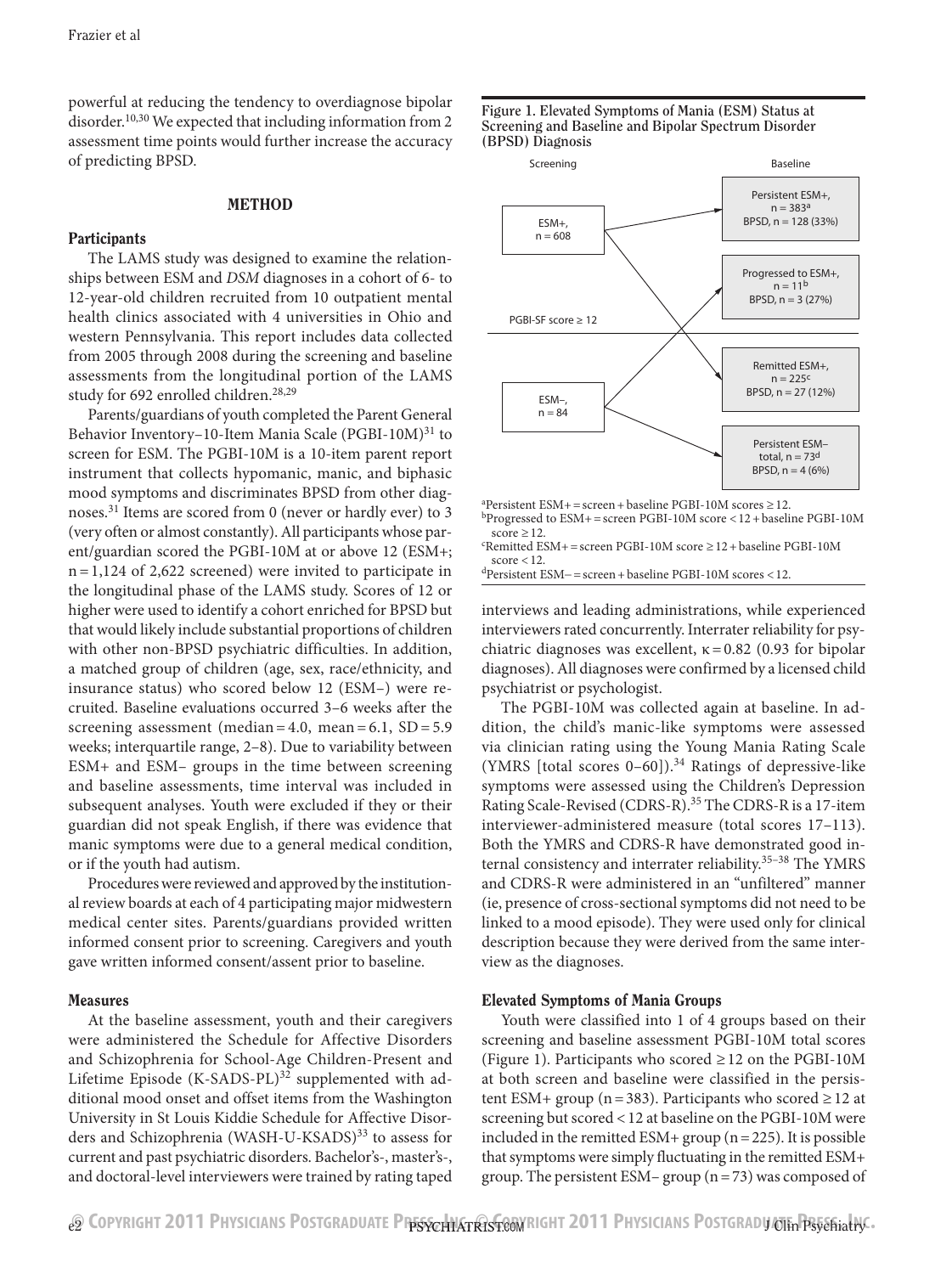youth who scored <12 on the PGBI-10M at both screen and baseline. Finally, a small group of participants  $(n=11)$  scored <12 at screening but ≥12 at baseline (progressed to ESM+). Due to this group's small size, their findings are included only for descriptive purposes.

## Statistical Analyses

Preliminary analyses examined ESM group differences on demographic and clinical symptom severity measures using univariate analysis of variance or  $\chi^2$ .

 $\chi^2$  Analyses examined the relationship between the 4 ESM groupings and 7 *DSM* diagnostic groups. The latter were any BPSD, any depressive disorder, any attentiondeficit/hyperactivity disorder (ADHD), any other disruptive behavior disorder, any psychotic disorder, any anxiety disorder, and Asperger's disorder or pervasive developmental disorder NOS. The Course and Outcome of Bipolar Youth (COBY) study definition of *bipolar disorder NOS* was used in the present study.<sup>9</sup> Importantly, this definition of bipolar disorder NOS requires episodic fluctuations. Children with chronic mood symptoms without clear mood fluctuations are not included in the COBY definition of bipolar disorder NOS.

 $\chi^2$  Analyses also examined the relationship between ESM groups and the presence versus absence of suicidal ideation or behavior. Summary scores of 3 or higher (3=thoughts of suicide, mostly when angry) on item 13 of the CDRS-R were used to indicate the presence of significant suicidal ideation/ behavior. For the primary analysis of BPSD, *P* < .05 was used. For other diagnoses and suicidal ideation/behavior, a conservative Bonferroni correction (*P*<.05/7=.007) determined significance. Power was > .90 for small to medium effect sizes (all *r*>0.15) for all analyses, even after Bonferroni correction.

In addition to  $\chi^2$ , relative risk (95% CI) was calculated. For the present design, relative risk is superior to odds ratio based on interpretability of findings<sup>39,40</sup> and because individuals were not selected on the basis of having a disorder. $41$ 

The clinical utility of repeated PGBI-10M administrations was evaluated by first examining the consistency of scores over time using an intraclass correlation coefficient. Next, the incremental validity of using both PGBI-10M administrations versus only the screening score to predict BPSD diagnosis was evaluated using hierarchical logistic regression. PGBI-10M total score at screening was the independent variable in the initial step, and total score at baseline was the independent variable in the second step. Given the large sample size, only substantial increases in variance  $(\Delta R^2 > 0.03)$  were considered meaningful.

To enhance the clinical utility of this information, multilevel diagnostic likelihood ratios are presented. $42,43$ Diagnostic likelihood ratios quantify the ability of low and high scores to alter the posttest probability of BPSD.<sup>44,45</sup> A diagnostic likelihood ratio >1 indicates increased probability while a diagnostic likelihood ratio <1 indicates decreased probability. The first set of diagnostic likelihood ratios was calculated for screening administration only. The following multilevel divisions were used to investigate whether extreme scores yield additional information: low (PGBI-10M score < 12), elevated (PGBI-10M score 12–19), and very high (PGBI-10M score  $20+$ ).<sup>44</sup> The second set of diagnostic likelihood ratios used both screening and baseline PGBI-10M total scores. Elevated symptoms of mania groupings were similar to those used above, except (1) persistent ESM+ was divided into *very high* (20+ at both administrations) and *elevated* scores (at least 1 PGBI-10M score between 12 and 19, with both scores 12 or greater) and (2) remitted ESM+ and progressed to ESM+ were collapsed into an *inconsistent ESM* category because these combinations were unlikely to substantially influence the probability of BPSD.

The value of using PGBI-10M administrations to determine the probability of BPSD diagnosis was evaluated using a Bayesian framework for combining conditional probabilities to yield a revised probability estimate. Several prior probabilities were used as starting points: 0.02, 0.05, 0.15, 0.25, and 0.50. The lowest prior probabilities (0.02 and 0.05) approximate settings in which the base rate of BPSD approximates epidemiologic estimates.<sup>46,47</sup> The 0.50 prior probability mimics clinical uncertainty.48 The 0.15 and 0.25 probabilities provide more realistic estimates for outpatient mental health settings. These prior probabilities could also represent a starting point based on knowledge of the base rate of BPSD *combined with* family history (0.15 = second-degree relative;  $0.25 =$  first-degree relative).<sup>49</sup>

Finally, receiver operating characteristic curve analyses evaluated the diagnostic efficiency of the mean of the 2 PGBI-10M scores. This analysis examines performance using a simple and more familiar way of combining the test information.

## **RESULTS**

## Participant Characteristics

Table 1 displays sample sizes and demographic characteristics of youth classified as persistent ESM+, remitted ESM+, persistent ESM–, and progressed to ESM+. Almost two-thirds (63%) of individuals with ESM+ at screening continued to have ESM+ at baseline (persistent ESM+). The 4 ESM groups did not differ in age, sex, or insurance status. Youth with ESM– at screening had longer times between screening and assessment due to the recruitment strategy, which immediately enrolled ESM+ in the longitudinal phase but delayed the ESM– screens for a matching procedure. Youth with persistent ESM+ returned more quickly than other groups and youth with remitted ESM+ fell in between. For this reason, and to conservatively estimate differences between ESM groups, time from screening to baseline follow-up was included as a covariate in regression models predicting BPSD. Race and ethnicity differences were minor and largely accounted for by the small progressed to ESM+ group. As expected, baseline YMRS and CDRS-R scores were lowest in youth with persistent ESM– and highest in those with persistent ESM+.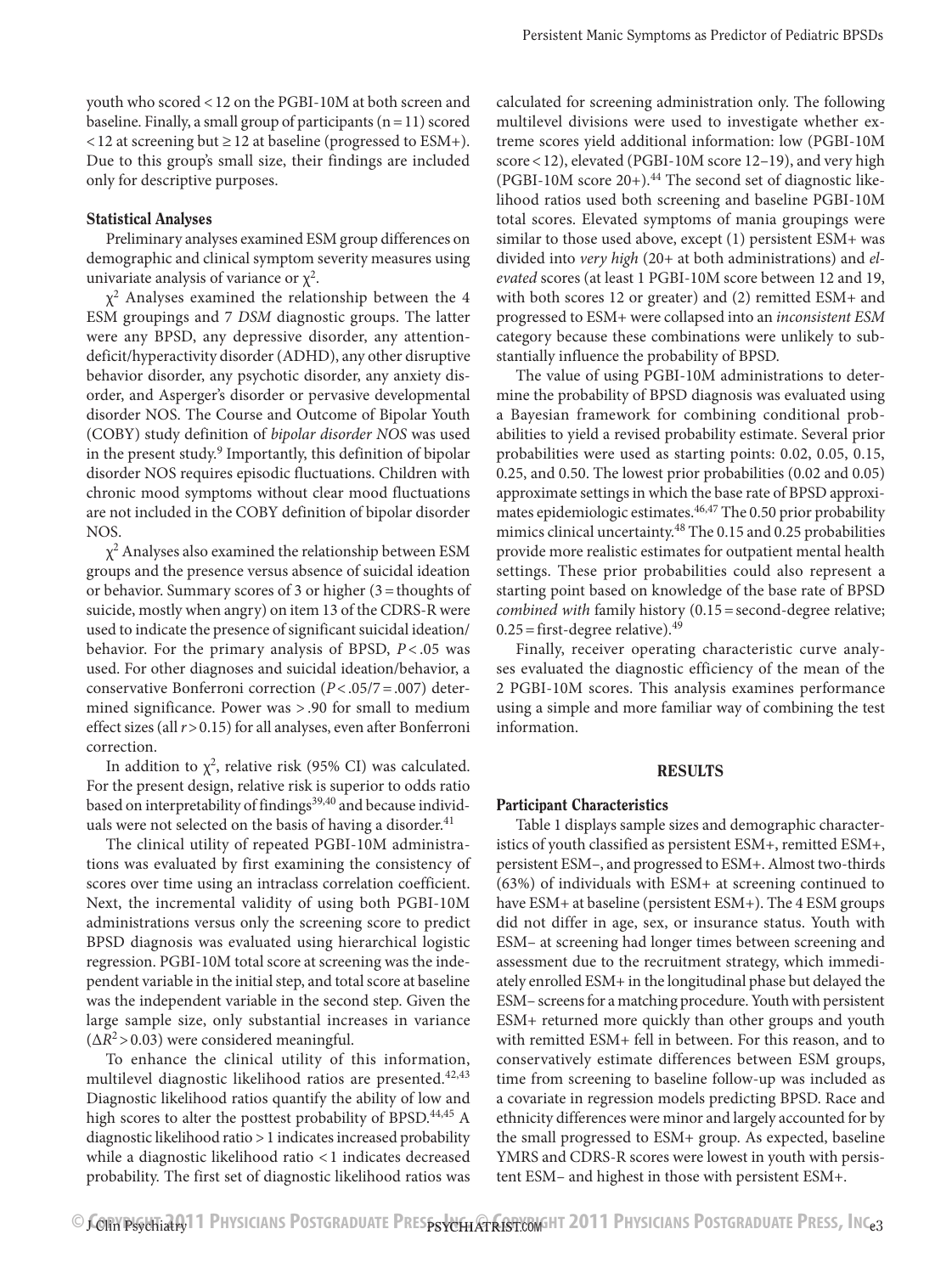|                                                                                                      | Persistent | Remitted   | Persistent | Progressed  |            |                  |
|------------------------------------------------------------------------------------------------------|------------|------------|------------|-------------|------------|------------------|
| Variable                                                                                             | $ESM+$     | $ESM+$     | ESM-       | to ESM+     | $F/\chi^2$ | $\boldsymbol{P}$ |
| n                                                                                                    | 383        | 225        | 73         | 11          |            |                  |
| Age at screening, mean (SD), y                                                                       | 9.2(1.9)   | 9.2(2.0)   | 9.4(1.6)   | 10.5(1.5)   | 1.61       | .186             |
| Time from screening to baseline, mean (SD), wk                                                       | 4.7(4.0)   | 6.8(7.7)   | 10.8(5.2)  | 10.8(5.1)   | 29.06      | < .001           |
| Boys, %                                                                                              | 65.5       | 69.8       | 78.1       | 54.5        | 5.73       | .126             |
| Race, %                                                                                              |            |            |            |             |            |                  |
| White                                                                                                | 66.8       | 60.0       | 74.0       | 36.4        |            |                  |
| African American                                                                                     | 24.3       | 32.0       | 19.2       | 18.2        | 25.39      | < .001           |
| Multiracial or other race                                                                            | 8.9        | 8.0        | 6.8        | 45.5        |            |                  |
| Hispanic, %                                                                                          | 4.7        | 3.6        | 1.4        | 36.4        | 28.28      | < .001           |
| Insurance status, %                                                                                  |            |            |            |             |            |                  |
| Medicaid only                                                                                        | 48.2       | 45.7       | 41.1       | 63.6        |            |                  |
| Private insurance                                                                                    | 45.8       | 50.7       | 54.8       | 36.4        | 6.35       | .705             |
| Self-pay                                                                                             | 1.5        | 0.9        | 0.0        | 0.0         |            |                  |
| Medicaid and private                                                                                 | 4.5        | 2.7        | 4.1        | 0.0         |            |                  |
| Baseline YMRS score, mean (SD)                                                                       | 20.1(9.2)  | 14.0(7.7)  | 9.9(6.6)   | 13.6(9.1)   | 43.59      | < .001           |
| Baseline CDRS-R, score, mean (SD)                                                                    | 36.8(10.6) | 32.8(10.4) | 30.5(9.4)  | 35.0 (13.6) | 11.38      | < .001           |
| Abbreviations: CDRS-R = Children's Depression Rating Scale-Revised, YMRS = Young Mania Rating Scale. |            |            |            |             |            |                  |

**Table 1. Demographic Characteristics and Baseline Clinical Symptoms of Elevated Symptoms of Mania (ESM) Groups**

### **Table 2. Diagnostic Rates, Odds Ratios, and Diagnostic Likelihood Ratios by Elevated Symptoms of Mania (ESM) Groups**

|                                                         |             | Persistent    | Remitted      | Persistent   | Progressed  | Persistent ESM vs All Others <sup>a</sup> |          |                  |
|---------------------------------------------------------|-------------|---------------|---------------|--------------|-------------|-------------------------------------------|----------|------------------|
|                                                         |             | $ESM+$        | $ESM+$        | $ESM-$       | to $ESM+$   | <b>Relative Risk</b>                      |          |                  |
| Variable                                                | $\mathbf n$ | $(n=383)$ , % | $(n=225)$ , % | $(n=73)$ , % | $(n=11), %$ | $(95\% \text{ CI})$                       | $\chi^2$ | $\boldsymbol{P}$ |
| Any bipolar spectrum diagnosis                          | 162         | 33.4          | 12.0          | 5.5          | 27.3        | $3.04(2.15-4.30)$                         | 47.93    | $-.001$          |
| Bipolar I disorder                                      | 71          | 15.4          | 3.1           | 2.7          | 27.3        |                                           |          |                  |
| Bipolar II disorder                                     | 3           | 0.8           | 0.0           | 0.0          | 0.0         |                                           |          |                  |
| Cyclothymic disorder                                    | 11          | 2.6           | 0.4           | 0.0          | 0.0         |                                           |          |                  |
| Bipolar disorder NOS                                    | 77          | 14.6          | 8.4           | 2.7          | 0.0         |                                           |          |                  |
| Any depressive spectrum diagnosis                       | 115         | 18.5          | 14.7          | 12.3         | 27.3        | $1.27(0.90-1.79)$                         | 1.94     | .164             |
| MDD                                                     | 46          | 6.8           | 5.8           | 6.8          | 18.2        |                                           |          |                  |
| Dysthymic disorder                                      | 15          | 2.1           | 2.2           | 1.4          | 9.1         |                                           |          |                  |
| Depressive disorder NOS                                 | 54          | 9.4           | 6.7           | 4.1          | 0.0         |                                           |          |                  |
| Any attention-deficit/hyperactivity diagnosis           | 528         | 79.9          | 71.1          | 74.0         | 72.7        | $1.11(1.02-1.21)$                         | 6.13     | .013             |
| Any disruptive behavior disorder diagnosis <sup>b</sup> | 354         | 54.3          | 51.1          | 37.0         | 36.4        | $1.15(0.99 - 1.34)$                       | 3.41     | .065             |
| Any psychotic disorder diagnosis                        | 16          | 2.9           | 1.8           | 1.4          | 0.0         | $1.78(0.62 - 5.05)$                       | 1.19     | .275             |
| Any anxiety disorder diagnosis                          | 214         | 31.3          | 31.6          | 28.8         | 18.2        | $1.03(0.82 - 1.29)$                       | 0.07     | .797             |
| Any autism spectrum disorder diagnosis                  | 44          | 4.7           | 7.1           | 13.7         | 0.0         | $0.56(0.31-1.00)$                         | 3.96     | .047             |
| Suicidal thoughts or behavior                           | 110         | 18.3          | 15.1          | 6.8          | 9.1         | $1.18(1.01-1.39)$                         | 3.64     | .057             |

<sup>a</sup> $\chi^2$  And *P* value test difference between persistent ESM+ and all other groups. Diagnostic groupings are any diagnosis regardless of the presence of bipolar spectrum disorder. Thus, diagnostic groups are not reflective of comorbidities within bipolar spectrum disorder.<br><sup>b</sup>Conduct or oppositional defiant disorder.  $b_{\text{Conduct}}^{\dagger}$  onduct or oppositional defiant disorder.<br>Abbreviations: MDD = major depressive disorder, NOS = not otherwise specified.

## Elevated Symptoms of Mania Status and Diagnoses

Individuals with persistent ESM+ had 3 times greater risk of being diagnosed with a BPSD relative to other patterns of ESM (Table 2). Increases in the risk of BPSD in individuals with persistent ESM+ were most striking when comparing this group to the persistent ESM– group (relative risk=6.10; 95% CI, 2.33–19.14). Increases were less dramatic, but substantial, when comparing this group to the remitted ESM+ group (relative risk=2.79; 95% CI, 1.89–4.20). No relative risk estimates for non-BPSD diagnoses survived Bonferroni correction (all *P* values >.007).

## Potential Clinical Utility of Repeated PGBI-10M Administrations

Individual differences in manic symptoms over the screening to baseline time period were stable, with an

intraclass correlation=0.73. Including the second (baseline) PGBI-10M administration improved prediction of a BPSD diagnosis substantially over using only the screening (first) administration ( $\Delta R^2 = 0.10$ ,  $\Delta \chi^2 = 50.06$ ,  $P < .001$ ), even when time between screening and baseline assessments was included in the model ( $\Delta R^2 = 0.10$ ,  $\Delta \chi^2 = 46.95$ , *P*<.001).

Table 3 presents diagnostic likelihood ratios and posttest probabilities of any BPSD diagnosis across a range of clinically relevant prior probabilities. Screening diagnostic likelihood ratios tended to be less helpful than diagnostic likelihood ratios based on 2 administrations. Diagnostic likelihood ratios based on 2 administrations were useful in both the low (PGBI-10 score<12) and very high ranges (PGBI-10 score 20+). Posttest probabilities for diagnostic likelihood ratios based on 2 administrations were substantially reduced for individuals showing persistent ESM–.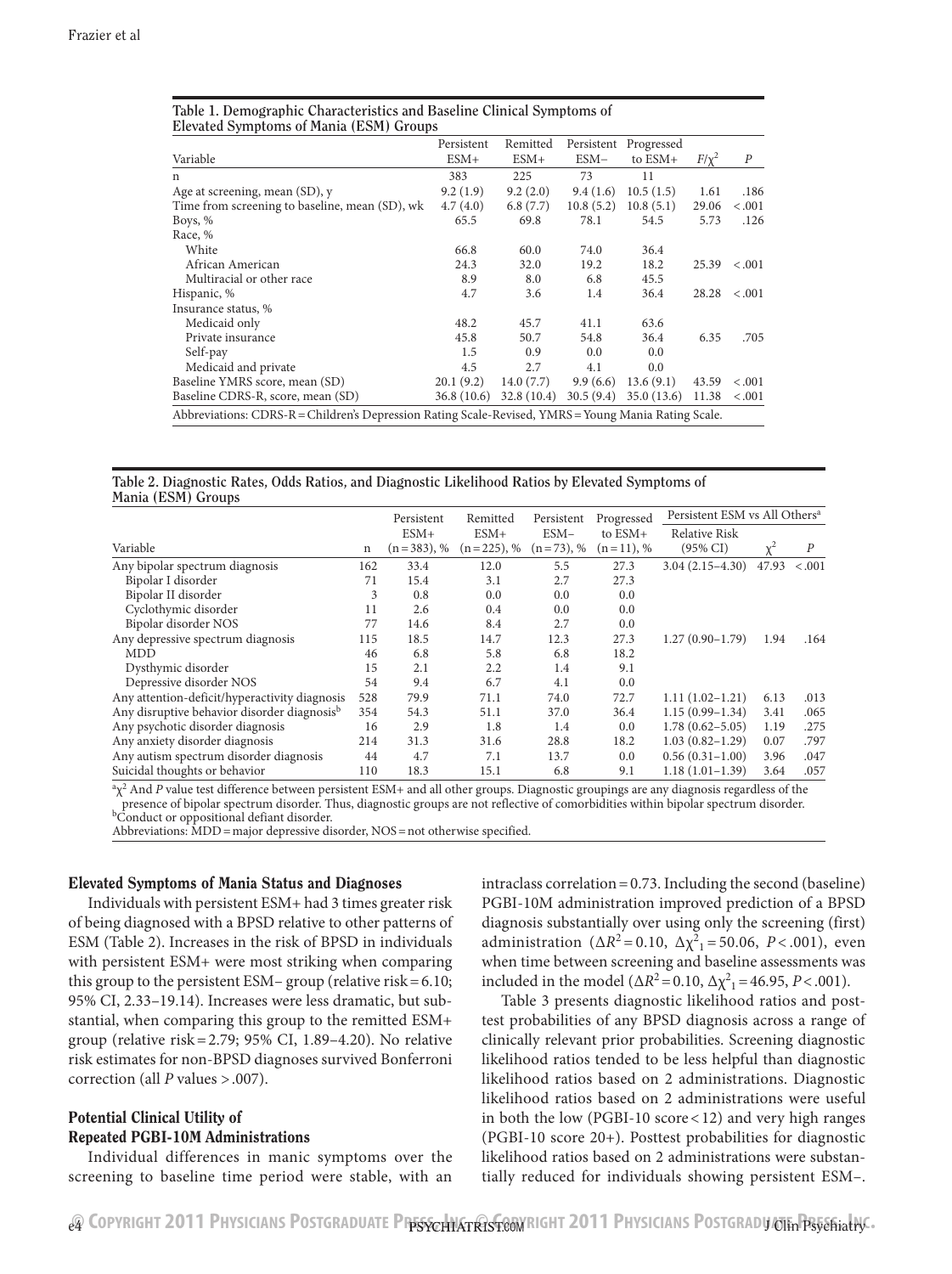|                                            |     |               |      | Posttest Probability of Bipolar Spectrum Disorder <sup>a</sup> |                                                                                                       |       |       |       |  |
|--------------------------------------------|-----|---------------|------|----------------------------------------------------------------|-------------------------------------------------------------------------------------------------------|-------|-------|-------|--|
|                                            |     |               |      | Prior                                                          | Prior                                                                                                 | Prior | Prior | Prior |  |
| Variable                                   | n   | Category      |      |                                                                | $DLRb$ Probability = 0.02 Probability = 0.05 Probability = 0.15 Probability = 0.25 Probability = 0.50 |       |       |       |  |
| Screening administration                   |     |               |      |                                                                |                                                                                                       |       |       |       |  |
| PGBI-10M score                             |     |               |      |                                                                |                                                                                                       |       |       |       |  |
| < 12                                       |     | 84 Low        | 0.30 | 0.01                                                           | 0.02                                                                                                  | 0.05  | 0.09  | 0.23  |  |
| $12 - 19$                                  | 386 | Elevated      | 0.97 | 0.02                                                           | 0.05                                                                                                  | 0.15  | 0.24  | 0.49  |  |
| $20+$                                      |     | 222 Very high | 1.42 | 0.03                                                           | 0.07                                                                                                  | 0.20  | 0.32  | 0.59  |  |
| Two administrations                        |     |               |      |                                                                |                                                                                                       |       |       |       |  |
| Persistent ESM-<br>$(PGBI-10M score < 12)$ |     | 73 Low        | 0.19 | < 0.01                                                         | 0.01                                                                                                  | 0.03  | 0.06  | 0.16  |  |
| Inconsistent ESM                           |     | 236 Neutral   | 0.48 | 0.01                                                           | 0.03                                                                                                  | 0.08  | 0.14  | 0.32  |  |
| Persistent ESM+<br>(PGBI-10M score 12-19)  | 290 | Elevated      | 1.45 | 0.03                                                           | 0.07                                                                                                  | 0.20  | 0.33  | 0.59  |  |
| Persistent ESM+<br>$(PGBI-10M score 20+)$  | 93  | Very high     | 2.36 | 0.05                                                           | 0.11                                                                                                  | 0.29  | 0.44  | 0.70  |  |

**Table 3. Multilevel Diagnostic Likelihood Ratios (DLRs) for Elevated Symptoms of Mania (ESM) Groups Based on a Single Versus Repeated Assessment of Hypomania Symptoms**

a Prior probabilities of 0.15 and 0.25 are estimates based on the combination of an outpatient setting base rate and second- and first-degree family

history, respectively. but the probability of a bipolar spectrum disorder diagnosis, and DLRs > 2.0 are useful for increasing the probability of a bipolar spectrum disorder diagnosis, and DLRs > 2.0 are useful for increas probability of a bipolar spectrum disorder diagnosis.

Abbreviation: PGBI-10M=Parent General Behavior Inventory–10-Item Mania Scale.

**Figure 2. Nomogram for Combining Prior Probability and Diagnostic Likelihood Ratiosa**



a Use the nomogram to combine starting probability (such as the base rate of bipolar disorder in the clinical setting) with information gleaned from test scores or risk factors. Find the starting probability (such as a 5% or 6% prevalence of bipolar disorder in an outpatient clinic<sup>10</sup>) and mark it on the left-hand column. Find the diagnostic likelihood ratio associated with the test result (eg, the values in Table 3) and mark it on the middle column. Connect the 2 dots and cross the third line to estimate the revised probability.

Reductions in the posttest probability of BPSD were most likely sufficient to rule out the need for further expensive evaluation. Diagnostic likelihood ratios for individuals showing very high (PGBI-10 score 20+) persistent ESM+ greatly increased the probability of BPSD. Clinicians could use diagnostic likelihood ratios flexibly in combination with prior probabilities other than those shown in the table. One of the easiest ways is by means of a probability nomogram, as shown in Figure 2.43 Interested readers could use the nomogram to combine the prior value and diagnostic likelihood ratio to recreate the tabled values as a way of practicing with the tool. However, even for the highest prior probability, the increase was meaningful but only sufficient to signify the need for additional evaluation.

Results of receiver operating characteristic curve analysis indicated adequate efficiency of the mean of PGBI-10M scores (area under the curve =  $0.68$ ; SE =  $0.02$ ; 95% CI, 0.63–0.72). A cut score of 12 provided good sensitivity (0.88) but also a large proportion of false alarms (0.62). A cut score of 20 reduced sensitivity (0.36) but also decreased the falsealarm rate substantially (0.14).

## DISCUSSION

The majority of individuals (63%) whose parents reported ESM at screening continued to show ESM ~4 weeks later. Persistent or increasing levels of ESM showed a strong association with BPSD diagnoses. Persistent ESM+ did not increase the odds of having other diagnoses or suicidal ideation/behavior. Persistently elevated PGBI-10M scores  $(\geq 20)$  appear to be a useful and fairly specific predictor of BPSD and not other diagnoses. However, only a minority of individuals with moderate levels of persistent ESM+ met criteria for a BPSD diagnosis. Moderate levels of ESM also occur in individuals with other common disorders, such as ADHD.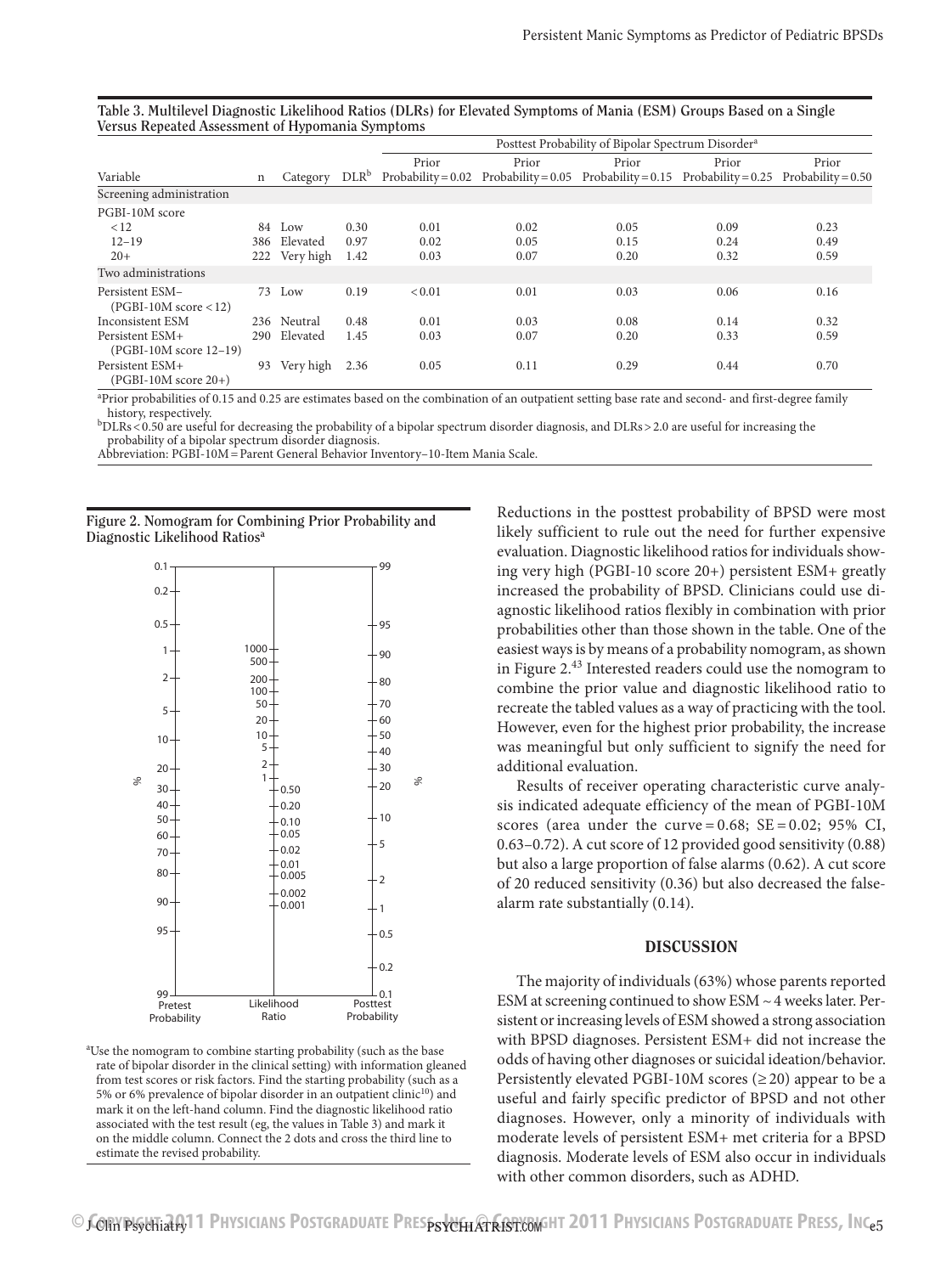Longitudinal assessment of manic symptoms is more helpful than a single assessment for predicting the presence of BPSD. The present findings support using 2 administrations of the PGBI-10M, even if only a brief period of time (approximately 1 month) elapses between assessments. Assessing stability over time in symptom level further enhanced prediction of BPSD diagnosis, despite the changeable and complex mood symptom patterns often seen in BPSD.<sup>1,8</sup>

Using a diagnostic likelihood ratio approach increases the consistency of test result interpretation, improves accuracy over unaided interpretation, and reduces risk of overdiagnosing BPSD.<sup>50,51</sup> In the diagnostic likelihood ratio framework, combining results from 2 administrations appears quite useful for ruling out a BPSD diagnosis, even in clinical settings with a moderate base rate. Broader application of this approach may improve resource allocation (ie, time, effort, cost).<sup>52</sup> Adding a second PGBI-10M administration resulted in substantial improvement in detecting BPSD without inflating the false-positive rate—avoiding the pitfall of overdiagnosis. Elevated scores that remain stable or scores that increase at follow-up should be viewed as a red flag requiring additional assessment.

The diagnostic likelihood ratio framework may be enhanced by iteratively including family history. Existing evidence indicates a 5-fold (diagnostic likelihood ratio=5) increase in the probability of BPSD when a first-degree relative is diagnosed with BPSD.10,53 Clinics that routinely use a broad-band instrument, such as the Child Behavior Checklist,  $54$  might follow-up high scores on the Externalizing scale $30$  with a PGBI-10M, then repeat the PGBI before referring the family for a more detailed diagnostic interview that includes careful probing of BPSD symptoms. Using multiple gates would filter referrals and increase the procedure's specificity.

The diagnostic likelihood ratio approach is analogous to using a weather report. The report will sometimes be wrong, but it can be a guide for behavior. For example, if a weather report says 50% probability of rain, a reasonable response would be to bring a rain coat. Alternatively, if it says  $\sim 0\%$ chance of rain, making plans to be outdoors would be appropriate. Adopting this system allows a person to make better choices over the long run but will not prevent all instances of getting rained on. In most assessment cases, a thorough clinical assessment ultimately will be required.

The simpler and more familiar approach involving averaging screening and baseline PGBI-10M scores resulted in only modest efficiency in detecting the presence of BPSD. This is to be expected in a cohort enriched for manic symptoms but not specifically ascertained for BPSD. The modest efficiency observed further supports a more nuanced approach—part of a broader clinical assessment strategy that considers scores across 2 administrations.

Large increases in PGBI-10M scores (ie, >6 points) were rare in this cohort. A small group  $(n=11)$  of individuals were ESM– at screening but progressed to ESM+ at baseline. Interestingly, these individuals showed a substantially higher percentage of BPSD diagnoses relative to individuals with consistently low scores (27.3% vs 5.5%). The small group size precludes inferences, but future waves of followup may help to determine whether increases over time in PGBI-10M scores serve as a strong prognostic indicator of BPSD onset.

## Limitations

The LAMS cohort intentionally selected new outpatient children with high or low scores on the PGBI-10M. Thus, the present findings are particularly helpful for devising assessment strategies in outpatient settings. However, results may be less applicable to inpatient samples or the larger, nonclinical population. Furthermore, the variable time between screening and baseline assessments, while not altering results statistically, and the merging of bipolar disorder NOS with other bipolar disorders represent limitations that influence the generalizability of findings. Larger epidemiologic studies will be needed to determine whether the present findings generalize to the nonclinical population.

## Future Directions

Several important questions remain regarding the relationship between ESM and BPSD. Will youth with persistent ESM+ without BPSD develop BPSD later? Will individuals with remitted ESM+ and BPSD show a rapidly fluctuating course of symptoms? How can repeated parent reports be combined with clinician observations or other risk factors to enhance detection of BPSD? Follow-up assessments of the LAMS cohort will be essential to providing answers to these questions. Empirical approaches, such as growth mixture modeling, are particularly promising for clarifying pediatricspecific BPSD phenotypes and developing clinically useful diagnostic classification.

*Author affiliations:* Center for Pediatric Behavioral Health and Center for Autism, Cleveland Clinic (Dr Frazier); Department of Psychiatry, Division of Child and Adolescent Psychiatry, Ohio State University, Columbus (Drs Fristad and Arnold); Division of Psychiatry, Cincinnati Children's Hospital Medical Center (Dr Kowatch); and Department of Psychiatry, Division of Child and Adolescent Psychiatry, Case Western Reserve University, Cleveland (Dr Findling and Ms Demeter), Ohio; Department of Psychology, University of North Carolina at Chapel Hill (Dr Youngstrom); Department of Pediatrics and Stanford Health Policy, Stanford University School of Medicine, Stanford, California (Dr Horwitz); and Department of Psychiatry, Western Psychiatric Institute and Clinic, University of Pittsburgh Medical Center, University of Pittsburgh, Pennsylvania (Drs Birmaher, Axelson, and Ryan and Ms Gill). *Potential conflicts of interest:* **Dr Frazier** has acted as a consultant to Shire. **Dr Youngstrom** has received travel support from Otsuka/Bristol-Myers Squibb. **Dr Arnold** receives or has received research support, acted as a consultant and/or served on a speaker's bureau for Abbott, Celgene, Lilly, McNeil, Novartis, Neuropharm, Organon, Shire, Sigma Tau, Targacept, and Noven. **Dr Birmaher** receives or has received funding from the National Institute of Mental Health (NIMH); is a consultant to Schering-Plough; and has received or will receive royalties for publications from Random House and Lippincott Williams & Wilkins. **Dr Kowatch** receives or has received research support, has acted as a consultant and/or served on a speaker's bureau for Forest, AstraZeneca, Current Psychiatry, Merck, Medscape, NARSAD, National Institute of Child Health and Human Development, NIMH, Physicians Postgraduate Press, and the Stanley Foundation. **Dr Findling** receives or has received research support, acted as a consultant, and/or served on a speaker's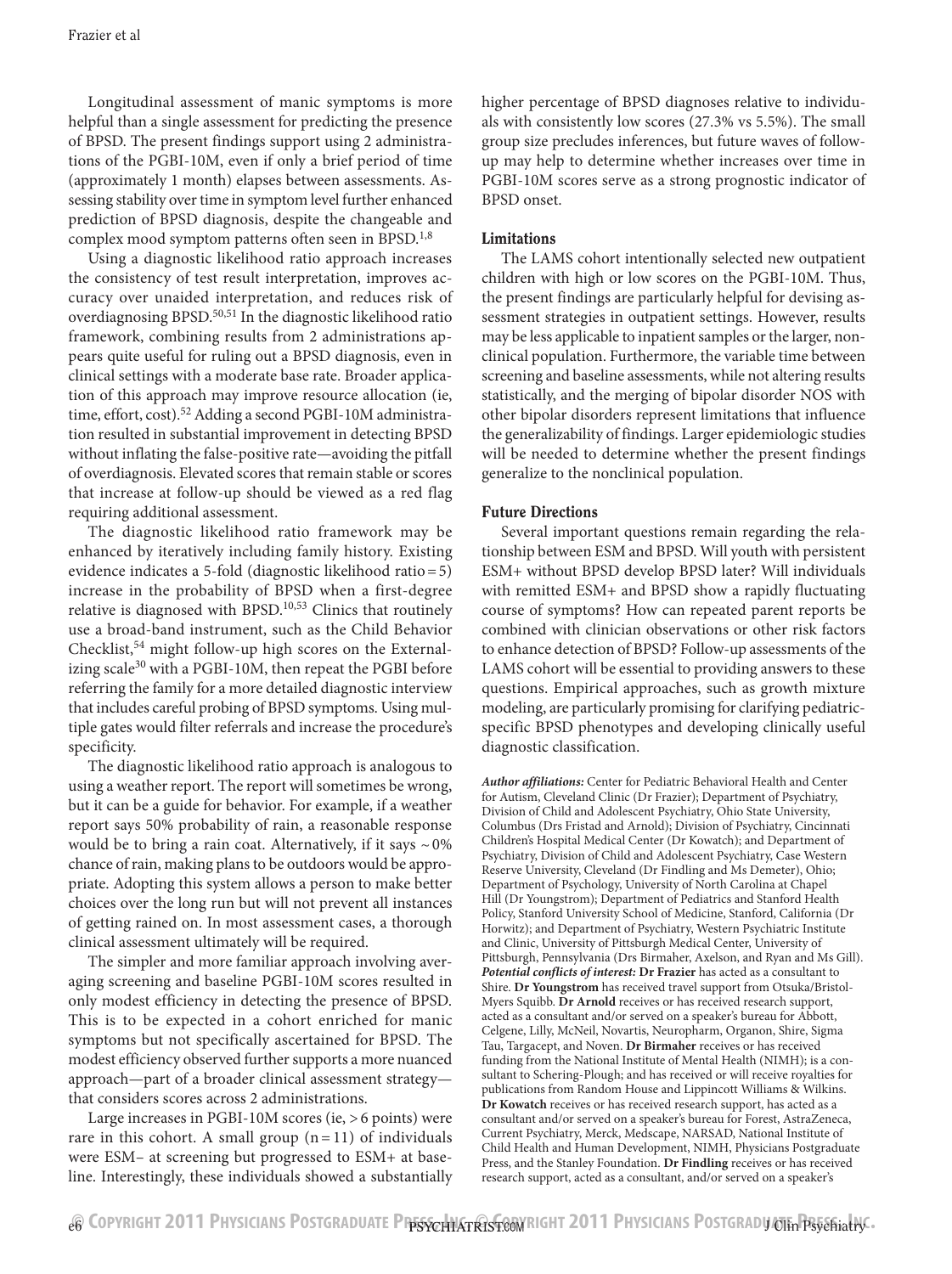bureau for Abbott, Addrenex, AstraZeneca, Biovail, Bristol-Myers Squibb, Forest, GlaxoSmithKline, Johnson & Johnson, KemPharm, Eli Lilly, Lundbeck, Neuropharm, Novartis, Noven, Organon, Otsuka, Pfizer, Rhodes Pharmaceuticals, Sanofi-Aventis, Sepracore, Schering-Plough, Seaside Therapeutics, Shire, Solvay, Sunovion, Supernus Pharmaceuticals, Validus, and Wyeth. **Drs Horwitz, Fristad, Axelson,**  and **Ryan,** and **Mss Demeter** and **Gill** have no financial interests to disclose.

*Funding/support:* This study was supported by the NIMH (R01- MH073967, R01-MH073801, R01-MH073953, and R01-MH073816). *Disclaimer:* The findings and conclusions presented in this article are those of the authors alone and do not necessarily reflect the opinions of the NIMH.

*Acknowledgment:* The authors thank the NIMH for its support.

#### REFERENCES

- 1. Youngstrom EA, Birmaher B, Findling RL. Pediatric bipolar disorder: validity, phenomenology, and recommendations for diagnosis. *Bipolar Disord.* 2008;10(1, pt 2):194-214.
- 2. Perlis RH, Dennehy EB, Miklowitz DJ, et al. Retrospective age at onset of bipolar disorder and outcome during two-year follow-up: results from the STEP-BD study. *Bipolar Disord*. 2009;11(4):391-400.
- 3. Perlis RH, Miyahara S, Marangell LB, et al; STEP-BD Investigators. Long-term implications of early onset in bipolar disorder: data from the first 1000 participants in the systematic treatment enhancement program for bipolar disorder (STEP-BD). *Biol Psychiatry*. 2004;55(9):875-881.
- 4. Moreno C, Laje G, Blanco C, et al. National trends in the outpatient diagnosis and treatment of bipolar disorder in youth. *Arch Gen*  Psychiatry. 2007;64(9):1032-1039.
- 5. Tumuluru RV, Weller EB, Fristad MA, et al. Mania in six preschool children. *J Child Adolesc Psychopharmacol*. 2003;13(4):489-494.
- 6. Blader JC, Carlson GA. Increased rates of bipolar disorder diagnoses among US child, adolescent, and adult inpatients, 1996–2004. *Biol Psychiatry*. 2007;62(2):107-114.
- 7. Youngstrom E, Youngstrom JK, Starr M. Bipolar diagnoses in community mental health: Achenbach Child Behavior Checklist profiles and patterns of comorbidity. *Biol Psychiatry*. 2005;58(7):569-575.
- 8. Findling RL, Gracious BL, McNamara NK, et al. Rapid, continuous cycling and psychiatric co-morbidity in pediatric bipolar I disorder. *Bipolar Disord.* 2001;3(4):202-210.
- 9. Birmaher B, Axelson D, Goldstein B, et al. Four-year longitudinal course of children and adolescents with bipolar spectrum disorders: the Course and Outcome of Bipolar Youth (COBY) study. *Am J Psychiatry*. 2009;166(7):795-804.
- 10. Youngstrom EA, Freeman AJ, Jenkins MM. The assessment of children and adolescents with bipolar disorder. *Child Adolesc Psychiatr Clin N Am*. 2009;18(2):353-390, viii-ix [viii-ix.].
- 11. Lewinsohn PM, Klein DN, Seeley JR. Bipolar disorder during adolescence and young adulthood in a community sample. *Bipolar Disord*. 2000;2(3, pt 2):281-293.
- 12. Egeland JA, Hostetter AM, Pauls DL, et al. Prodromal symptoms before onset of manic-depressive disorder suggested by first hospital admission histories. *J Am Acad Child Adolesc Psychiatry*. 2000;39(10):1245-1252.
- 13. Egeland JA, Shaw JA, Endicott J, et al. Prospective study of prodromal features for bipolarity in well Amish children. *J Am Acad Child Adolesc*  Psychiatry. 2003;42(7):786-796.
- 14. Nadkarni RB, Fristad MA. Clinical course of children with a depressive spectrum disorder and transient manic symptoms. *Bipolar Disord*. 2010;  $12(5):494-503.$
- 15. Chang KD, Steiner H, Dienes K, et al. Bipolar offspring: a window into bipolar disorder evolution. *Biol Psychiatry*. 2003;53(11):945-951.
- 16. Henin A, Biederman J, Mick E, et al. Psychopathology in the offspring of parents with bipolar disorder: a controlled study. *Biol Psychiatry*. 2005; 58(7):554-561.
- 17. Reichart CG, van der Ende J, Wals M, et al. The use of the GBI as predictor of bipolar disorder in a population of adolescent offspring of parents with a bipolar disorder. *J Affect Disord*. 2005;89(1-3):147-155.
- 18. Reichart CG, van der Ende J, Wals M, et al. Social functioning of bipolar offspring. *J Affect Disord*. 2007;98(3):207-213.
- 19. Zahn-Waxler C, Mayfield A, Radke-Yarrow M, et al. A follow-up investigation of offspring of parents with bipolar disorder. *Am J Psychiatry*. 1988;145(4):506-509.
- 20. Meyer SE, Carlson GA, Youngstrom E, et al. Long-term outcomes of youth who manifested the CBCL-Pediatric Bipolar Disorder phenotype

during childhood and/or adolescence. *J Affect Disord*. 2009;113(3):  $227 - 235.$ 

- 21. Radke-Yarrow M, Nottelmann E, Martinez P, et al. Young children of affectively ill parents: a longitudinal study of psychosocial development. J Am Acad Child Adolesc Psychiatry. 1992;31(1):68-77.
- 22. Wozniak J, Biederman J, Kiely K, et al. Mania-like symptoms suggestive of childhood-onset bipolar disorder in clinically referred children. J Am Acad Child Adolesc Psychiatry. 1995;34(7):867-876.
- 23. Thuppal M, Carlson GA, Sprafkin J, et al. Correspondence between adolescent report, parent report, and teacher report of manic symptoms. *J Child Adolesc Psychopharmacol.* 2002;12(1):27-35.
- 24. Carlson GA, Youngstrom EA. Clinical implications of pervasive manic symptoms in children. *Biol Psychiatry*. 2003;53(11):1050-1058.
- 25. Nottelmann ED, Biederman J, Birmaher B, et al. National Institute of Mental Health research roundtable on prepubertal bipolar disorder. J Am Acad Child Adolesc Psychiatry. 2001;40(8):871-878.
- 26. Hazell PL, Carr V, Lewin TJ, et al. Manic symptoms in young males with ADHD predict functioning but not diagnosis after 6 years. *J Am Acad Child Adolesc Psychiatry*. 2003;42(5):552-560.
- 27. Findling RL, Youngstrom EA, McNamara NK, et al. Early symptoms of mania and the role of parental risk. *Bipolar Disord*. 2005;7(6):623-634.
- 28. Findling RL, Youngstrom EA, Fristad MA, et al. Characteristics of children with elevated symptoms of mania: the Longitudinal Assessment of Manic Symptoms (LAMS) Study. *J Clin Psychiatry*. 2010;71(12):  $1664 - 1672.$
- 29. Horwitz SM, Demeter C, Pagano ME, et al. Longitudinal Assessment of Manic Symptoms (LAMS) Study: background, design and initial screening results. *J Clin Psychiatry*. 2010;71(11):1511-1517.
- 30. Youngstrom EA, Findling RL, Calabrese JR, et al. Comparing the diagnostic accuracy of six potential screening instruments for bipolar disorder in youths aged 5 to 17 years. *J Am Acad Child Adolesc Psychiatry*. 2004;43(7):847-858.
- 31. Youngstrom EA, Frazier TW, Demeter C, et al. Developing a 10-item mania scale from the Parent General Behavior Inventory for children and adolescents. *J Clin Psychiatry*. 2008;69(5):831-839.
- 32. Kaufman J, Birmaher B, Brent D, et al. Schedule for Affective Disorders and Schizophrenia for School-Age Children-Present and Lifetime Version (K-SADS-PL): initial reliability and validity data. *J Am Acad Child Adolesc Psychiatry*. 1997;36(7):980-988.
- 33. Geller B, Zimerman B, Williams M, et al. Reliability of the Washington University in St. Louis Kiddie Schedule for Affective Disorders and Schizophrenia (WASH-U-KSADS) mania and rapid cycling sections. *J Am Acad Child Adolesc Psychiatry*. 2001;40(4):450-455.
- 34. Young RC, Biggs JT, Ziegler VE, et al. A rating scale for mania: reliability, validity and sensitivity. *Br J Psychiatry*. 1978;133(5):429-435.
- 35. Poznanski EO, Grossman JA, Buchsbaum Y, et al. Preliminary studies of the reliability and validity of the children's depression rating scale. J Am Acad Child Psychiatry. 1984;23(2):191-197
- 36. Overholser JC, Brinkman DC, Lehnert KL, et al. Children's Depression Rating Scale–Revised: Development of a short form. *J Clin Child Psychol*.  $1995:24(4):443-452.$
- 37. Fristad MA, Weller EB, Weller RA. The Mania Rating Scale: can it be used in children? a preliminary report. *J Am Acad Child Adolesc*  Psychiatry. 1992;31(2):252-257.
- 38. Fristad MA, Weller RA, Weller EB. The Mania Rating Scale (MRS): further reliability and validity studies with children. *Ann Clin Psychiatry*. 1995;7(3):127-132.
- 39. Greenland S. Interpretation and choice of effect measures in epidemiologic analyses. *Am J Epidemiol*. 1987;125(5):761-768.
- 40. Fahey T, Griffiths S, Peters TJ. Evidence based purchasing: understanding results of clinical trials and systematic reviews. *BMJ*. 1995;311(7012): 1056–1059, discussion 1059–1060.
- 41. Pearce N. What does the odds ratio estimate in a case-control study? *Int J Epidemiol.* 1993;22(6):1189-1192.
- 42. Pepe MS. *The Statistical Evaluation of Medical Tests for Classification and Prediction*. New York, NY: Wiley; 2003.
- 43. Jaeschke R, Guyatt GH, Sackett DL. Users' guides to the medical literature, 3: how to use an article about a diagnostic test. B. What are the results and will they help me in caring for my patients? The Evidence-Based Medicine Working Group. *JAMA*. 1994;271(9):703-707.
- 44. Jaeschke R, Guyatt GH, Sackett DL. Users' guides to the medical literature, 3: how to use an article about a diagnostic test. A. Are the results of the study valid? The Evidence-Based Medicine Working Group. *JAMA*. 1994;271(5):389-391.
- 45. Sackett DL, Straus SE, Richardson WS, et al. *Evidence-Based Medicine:*